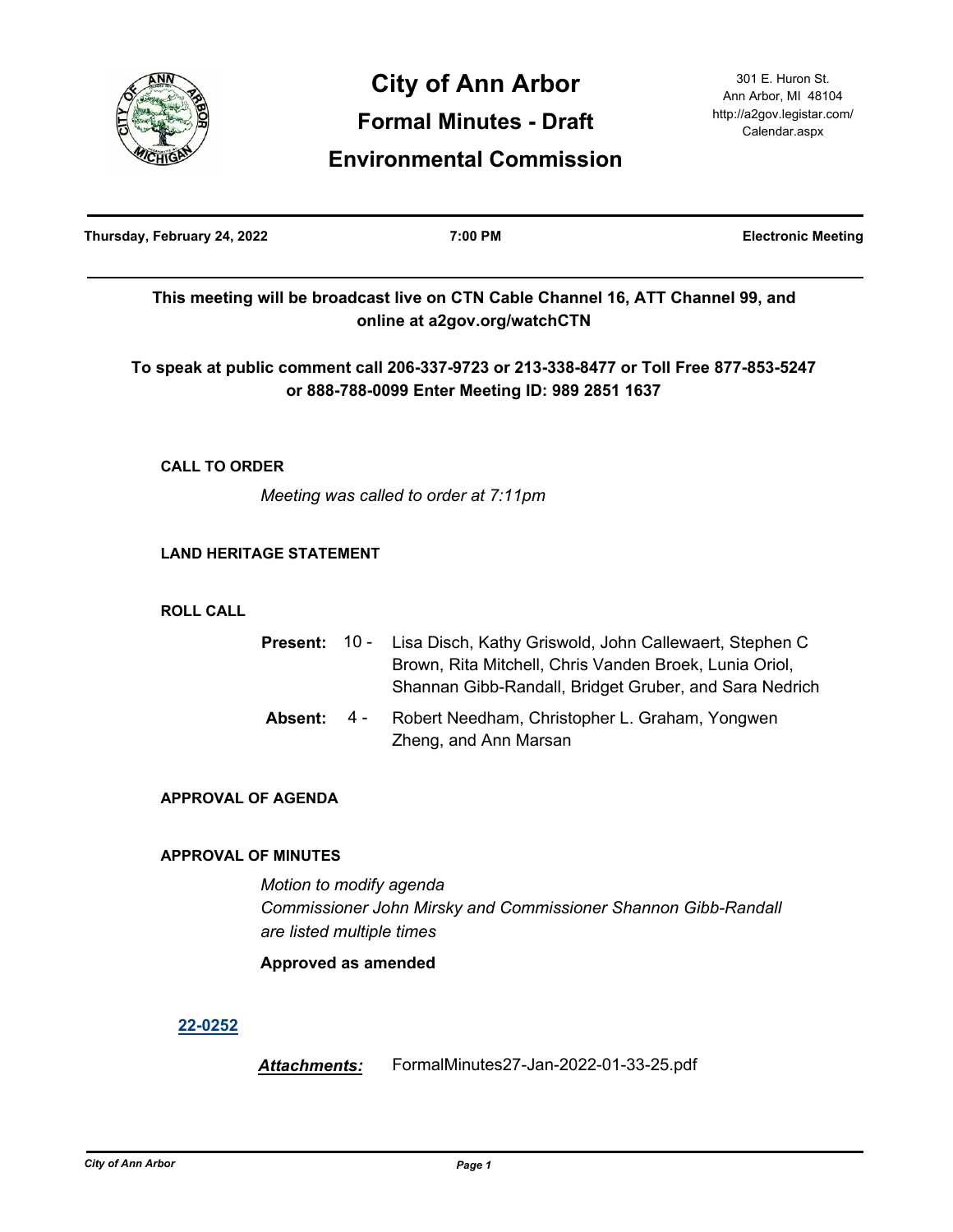## **PUBLIC COMMENTARY**

*No one for Public Commentary*

#### **UNFINISHED BUSINESS**

## **NEW BUSINESS**

## **U of M Housing Discussion**

**[22-0095](http://a2gov.legistar.com/gateway.aspx?M=L&ID=29286)** Resolution to Begin Discussions with University of Michigan (U-M) for 2,000 Units of Workforce Housing on U-M's North Campus and Agreement on Additional Student and Employee Residential Units Commensurable with U-M's Growth

*Sponsors:* Griswold and Hayner

## **[22-0376](http://a2gov.legistar.com/gateway.aspx?M=L&ID=29563)**

*Attachments:* 220221 Workforce Housing Resolution r2JMirsky.pdf

## **REPORTS FROM COMMITTEES, OTHER COMMISSIONS, COUNCIL, AND CHAIR**

# **REPORT FROM STAFF**

#### **ITEMS FOR NEXT AGENDA**

*Commissioner John Callewaert would like to have standards for meetings Council Member Kathy Griswold would like to have a discussion on usage of rock salt Please send questions to Galen to compile for Urban Forestry to answer at next meeting.*

## **NEXT SCHEDULED MEETING**

*Next scheduled meeting is on March 24th at 7:00pm*